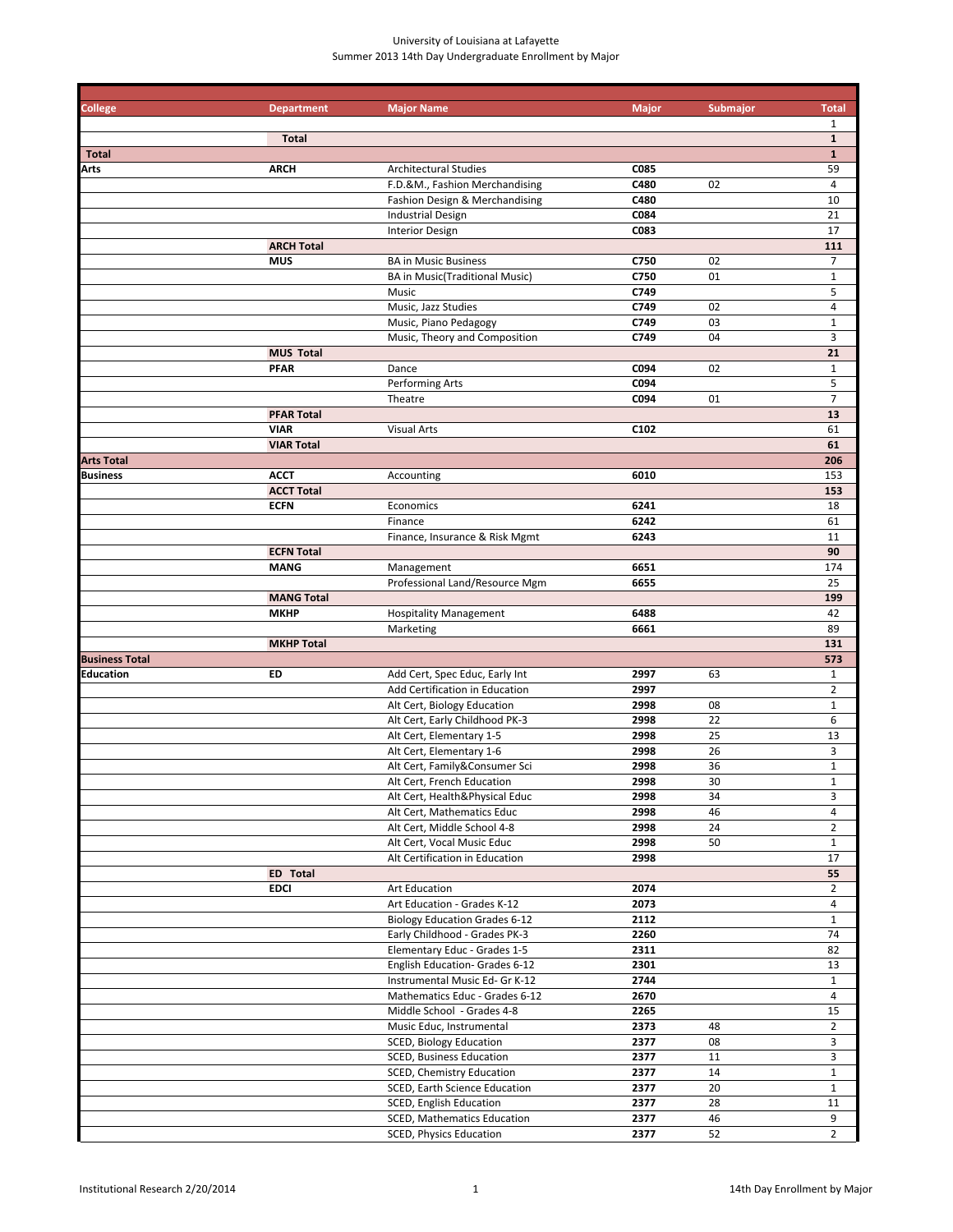### University of Louisiana at Lafayette Summer 2013 14th Day Undergraduate Enrollment by Major

|                              |                   | SCED, Social Studies Education           | 2377         | 54 | 16             |
|------------------------------|-------------------|------------------------------------------|--------------|----|----------------|
|                              |                   | SCED, Speech Education                   | 2377         | 66 | 3              |
|                              |                   |                                          |              |    |                |
|                              |                   | Social Studies Educ - Gr 6-12            | 2920         |    | 8              |
|                              |                   | Special Education MM - Gr 1-12           | 2376         |    | $\overline{2}$ |
|                              |                   | Vocal Music Educ - Grades K-12           | 2746         |    | $\overline{2}$ |
|                              |                   |                                          |              |    |                |
|                              | <b>EDCI Total</b> |                                          |              |    | 259            |
|                              | <b>KNES</b>       | <b>Athletic Training</b>                 | 2473         |    | 24             |
|                              |                   | Kinesiology - Grades K-12                | 2474         |    | 28             |
|                              |                   |                                          | 2474         | 05 | 187            |
|                              |                   | Kinesiology, Exercise Science            |              |    |                |
|                              |                   | Kinesiology, Hlth Promotion              | 2474         | 10 | 11             |
|                              |                   | Kinesiology, Sports Management           | 2474         | 20 | 55             |
|                              |                   | Online Hlth Promotion & Wellns           | 2474         | 30 | 42             |
|                              |                   |                                          |              |    |                |
|                              |                   | ORGANIZATIONAL LEADERSHIP                | 2475         |    | $\mathbf{1}$   |
|                              | <b>KNES Total</b> |                                          |              |    | 348            |
| <b>Education Total</b>       |                   |                                          |              |    | 662            |
|                              |                   |                                          |              |    |                |
| Engineering                  | <b>CHEE</b>       | <b>Chemical Engineering</b>              | 4170         |    | 63             |
|                              | <b>CHEE Total</b> |                                          |              |    | 63             |
|                              | <b>CIVE</b>       | Civil Engineering                        | 4180         |    | 63             |
|                              | <b>CIVE Total</b> |                                          |              |    | 63             |
|                              |                   |                                          |              |    |                |
|                              | EECE              | Elec Engr, Computer Engr                 | 4281         |    | 16             |
|                              |                   | <b>Electrical Engineering</b>            | 4280         |    | 59             |
|                              | <b>EECE Total</b> |                                          |              |    | 75             |
|                              |                   |                                          |              |    |                |
|                              | <b>ITEC</b>       | <b>Industrial Technology</b>             | 4552         |    | 143            |
|                              | <b>ITEC Total</b> |                                          |              |    | 143            |
|                              | <b>MCHE</b>       | <b>Mechanical Engineering</b>            | 4680         |    | 179            |
|                              | <b>MCHE Total</b> |                                          |              |    |                |
|                              |                   |                                          |              |    | 179            |
|                              | <b>PETE</b>       | Petroleum Engineering                    | 4790         |    | 153            |
|                              | <b>PETE Total</b> |                                          |              |    | 153            |
| <b>Engineering Total</b>     |                   |                                          |              |    | 676            |
|                              |                   |                                          |              |    |                |
| General Studies              | GS                | Gen Studies, Applied Sciences            | G005         |    | 74             |
|                              |                   | Gen Studies, Arts and Human              | G001         |    | 103            |
|                              |                   | Gen Studies, Behavioral Sci              | G003         |    | 117            |
|                              |                   |                                          | G002         |    | $\overline{7}$ |
|                              |                   | Gen Studies, Natural Sciences            |              |    |                |
|                              |                   | General Studies, Interim                 | G000         |    | 6              |
|                              | <b>GS</b> Total   |                                          |              |    | 307            |
| <b>General Studies Total</b> |                   |                                          |              |    | 307            |
|                              |                   | Criminal Justice                         |              |    | 119            |
|                              |                   |                                          |              |    |                |
| iberal Arts                  | <b>CJUS</b>       |                                          | H929         |    |                |
|                              | <b>CJUS Total</b> |                                          |              |    | 119            |
|                              | <b>CMCN</b>       | Mass Comm-Advertising Sequence           | H962         | 01 | 17             |
|                              |                   |                                          |              |    |                |
|                              |                   | Mass Comm-Broadcasting Seq               | H962         | 02 | 38             |
|                              |                   | Mass Comm-Journalism Sequence            | H962         | 03 | 9              |
|                              |                   | Organizational Communication             | H961         |    | 10             |
|                              |                   |                                          |              |    |                |
|                              |                   | <b>Public Relations</b>                  | H965         |    | 76             |
|                              | <b>CMCN Total</b> |                                          |              |    | 150            |
|                              | <b>CODI</b>       | Speech Pathology and Audiology           | H963         |    | 64             |
|                              | <b>CODI Total</b> |                                          |              |    | 64             |
|                              |                   |                                          |              |    |                |
|                              | <b>ENGL</b>       | <b>Creative Writing</b>                  | H301         | 01 | $\mathbf{1}$   |
|                              |                   | English                                  | H301         |    | 40             |
|                              |                   | Literature                               | H301         | 04 | $\mathbf{1}$   |
|                              | <b>ENGL Total</b> |                                          |              |    | 42             |
|                              |                   |                                          |              |    |                |
|                              | <b>FORL</b>       | Modern Languages                         | H345         |    | $\overline{2}$ |
|                              |                   | Modern Languages, Francophone            | H345         | 02 | $\overline{4}$ |
|                              |                   | Modern Languages, French ED              | H345         | 11 | $\mathbf{1}$   |
|                              |                   |                                          |              |    |                |
|                              |                   | Modern Languages, German                 | H345         | 04 | $\mathbf{1}$   |
|                              |                   | Modern Languages, Spanish                | H345         | 03 | 3              |
|                              | <b>FORL Total</b> |                                          |              |    | 11             |
|                              | <b>HIGE</b>       | History                                  | H501         |    | 40             |
|                              |                   |                                          |              |    |                |
|                              | <b>HIGE Total</b> |                                          |              |    | 40             |
|                              | LA                | Moving Image Arts                        | H541         |    | 31             |
|                              |                   | <b>Undeclared Liberal Arts</b>           | H009         |    | 6              |
|                              | LA Total          |                                          |              |    | 37             |
|                              |                   |                                          |              |    |                |
|                              | <b>POLS</b>       | <b>International Relations</b>           | H921         | 02 | 5              |
|                              |                   | <b>Political Science</b>                 | H921         |    | 15             |
|                              |                   | Political Science - Pre-Law              | H921         | 01 | 27             |
|                              |                   |                                          |              |    |                |
|                              | <b>POLS Total</b> |                                          |              |    | 47             |
|                              | <b>PSYC</b>       | Psychology                               | H870         |    | 188            |
|                              | <b>PSYC Total</b> |                                          |              |    | 188            |
|                              |                   |                                          |              |    |                |
|                              | SOCI              | Anthropology<br>Child and Family Studies | H924<br>H481 |    | 11<br>78       |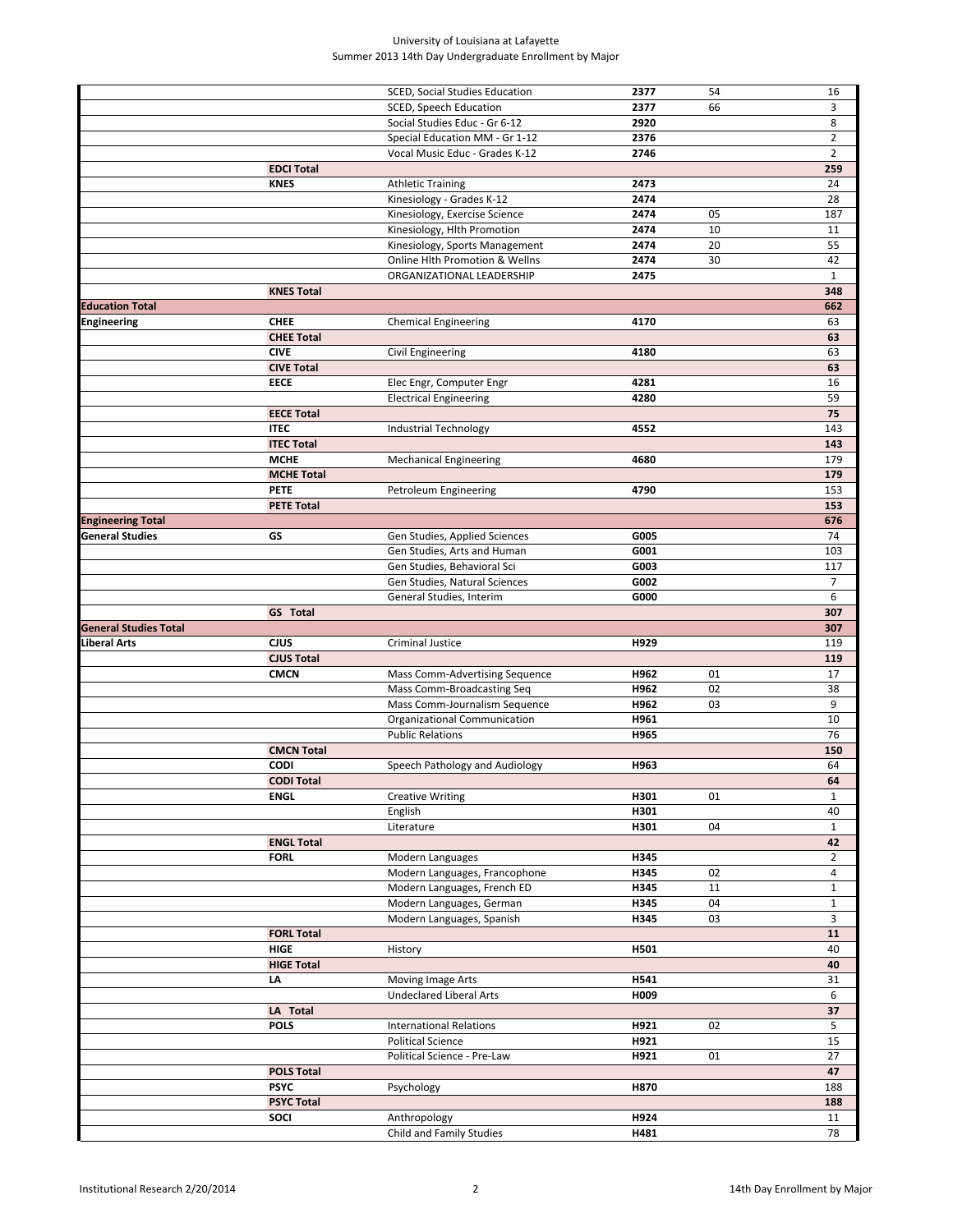#### University of Louisiana at Lafayette Summer 2013 14th Day Undergraduate Enrollment by Major

|                                  |                   | Sociology                                 | H925                       |    | 40                               |
|----------------------------------|-------------------|-------------------------------------------|----------------------------|----|----------------------------------|
|                                  | <b>SOCI Total</b> |                                           |                            |    | 129                              |
| Liberal Arts Total               |                   |                                           |                            |    | 827                              |
| Nursing                          | <b>ALHP</b>       | <b>Dietetics</b>                          | 5486                       |    | 36                               |
|                                  |                   | <b>Health Services Administration</b>     | 5487                       |    | 17                               |
|                                  |                   | Pre-Dental Hygiene                        | 5773                       |    | 17                               |
|                                  | <b>ALHP Total</b> |                                           |                            |    | 70                               |
|                                  | <b>BSN</b>        | Mobility in Nursing Education             | 5770                       | 01 | $\mathbf{1}$                     |
|                                  |                   | Nursing                                   | 5770                       |    | 228                              |
|                                  |                   | Online Nursing RN to BSN                  | 5770                       | 03 | 232                              |
|                                  | <b>BSN Total</b>  |                                           |                            |    | 461                              |
|                                  | <b>HIM</b>        | <b>Health Information Management</b>      | 5728                       |    | 36                               |
|                                  | <b>HIM Total</b>  |                                           |                            |    | 36                               |
| <b>Nursing Total</b><br>Sciences |                   |                                           |                            |    | 567                              |
|                                  | <b>BIOL</b>       | Bio Resources / Diversity                 | <b>S117</b>                | 10 | 3                                |
|                                  |                   | Biology                                   | <b>S117</b>                |    | 206                              |
|                                  |                   | Micro Biology                             | <b>S117</b><br><b>S721</b> | 20 | 5<br>3                           |
|                                  |                   | Microbiology<br>Pre Vet Two Year Transfer | S064                       |    | $\overline{4}$                   |
|                                  |                   | Pre-Med Tech, Transfer Program            | <b>S727</b>                |    | $\overline{2}$                   |
|                                  |                   | Resource Biology/Biodiversity             | <b>S118</b>                |    | $\mathbf{1}$                     |
|                                  | <b>BIOL Total</b> |                                           |                            |    | 224                              |
|                                  | <b>CHEM</b>       | Chemistry                                 | S <sub>161</sub>           |    | 21                               |
|                                  |                   | Pre-Pharmacy Two Year Transfer            | S162                       |    | 25                               |
|                                  | <b>CHEM Total</b> |                                           |                            |    | 46                               |
|                                  | <b>CMIX</b>       | <b>Business Informatics</b>               | <b>S300</b>                | 01 | 17                               |
|                                  |                   | Digital Media Technology                  | <b>S300</b>                | 03 | 10                               |
|                                  |                   | <b>Health Informatics</b>                 | <b>S300</b>                | 02 | 3                                |
|                                  |                   | Informatics                               | <b>S300</b>                |    | $\mathbf{1}$                     |
|                                  |                   | <b>Systems Administration</b>             | <b>S300</b>                | 04 | 11                               |
|                                  |                   | Web Design                                | <b>S300</b>                | 05 | $\overline{2}$                   |
|                                  | <b>CMIX Total</b> |                                           |                            |    | 44                               |
|                                  | <b>CMPS</b>       | <b>Computer Science</b>                   | <b>S191</b>                |    | 28                               |
|                                  |                   | CSci, Cognitive Science                   | S191                       | 01 | $\overline{2}$                   |
|                                  |                   | CSci, Computer Engineering                | S191                       | 02 | $\mathbf 1$                      |
|                                  |                   | CSci, Information Technology              | S191                       | 03 | $\overline{2}$                   |
|                                  |                   | CSci, Pre-Major                           | S191                       | 99 | 24                               |
|                                  |                   | CSci, Video Game Design & Dev             | S191                       | 05 | 11                               |
|                                  | <b>CMPS Total</b> |                                           |                            |    | 68                               |
|                                  | <b>GEOL</b>       | Geology                                   | S410                       |    | 50                               |
|                                  | <b>GEOL Total</b> |                                           |                            |    | 50                               |
|                                  | <b>GEOS</b>       | Digital Geography                         | <b>S200</b>                | 03 | $\mathbf{1}$                     |
|                                  |                   | <b>Environmental Quality</b>              | <b>S200</b>                | 02 | $\overline{2}$<br>$\overline{2}$ |
|                                  | <b>GEOS Total</b> | Soil and Water Conservation               | <b>S200</b>                | 01 | 5                                |
|                                  | <b>MATH</b>       | Mathematics                               | S671                       |    | 8                                |
|                                  | <b>MATH Total</b> |                                           |                            |    | 8                                |
|                                  | <b>PHYS</b>       | Physics                                   | <b>S830</b>                |    | 14                               |
|                                  | <b>PHYS Total</b> |                                           |                            |    | 14                               |
|                                  | <b>RRES</b>       | Agribusiness, Concentration               | <b>S128</b>                | 01 | $\overline{2}$                   |
|                                  |                   | Animal Science, Concentration             | <b>S128</b>                | 02 | 13                               |
|                                  |                   | Environmental & Sustainable Re            | S034                       |    | 12                               |
|                                  |                   | Landscape& Horticulture Mgmt              | <b>S128</b>                | 04 | $\mathbf{1}$                     |
|                                  |                   | Nat. Resources&Envir Quality              | S034                       | 01 | $\mathbf{1}$                     |
|                                  |                   | Pre Vet Two Year Transfer                 | S063                       |    | $\mathbf{1}$                     |
|                                  | <b>RRES Total</b> |                                           |                            |    | 30                               |
|                                  | SI                | <b>Undeclared Science</b>                 | S009                       |    | 9                                |
|                                  | SI Total          |                                           |                            |    | 9                                |
| <b>Sciences Total</b>            |                   |                                           |                            |    | 498                              |
| <b>University College</b>        | UC                | Doors Program                             | 7008                       |    | 15                               |
|                                  |                   | High School - Dual Enrollment             | 7012                       |    | 8                                |
|                                  |                   | Post Baccalaureate                        | 7001                       |    | 41                               |
|                                  |                   | Special Non Degree Undergrad              | 7000                       |    | 4                                |
|                                  |                   | Summer Visitor                            | 7003                       |    | 63                               |
|                                  |                   | <b>Visiting Student</b>                   | 7004                       |    | $\mathbf{1}$                     |
|                                  | <b>UC</b> Total   |                                           |                            |    | 132                              |
| <b>University College Total</b>  |                   |                                           |                            |    | 132                              |
| Grand Total                      |                   |                                           |                            |    | 4449                             |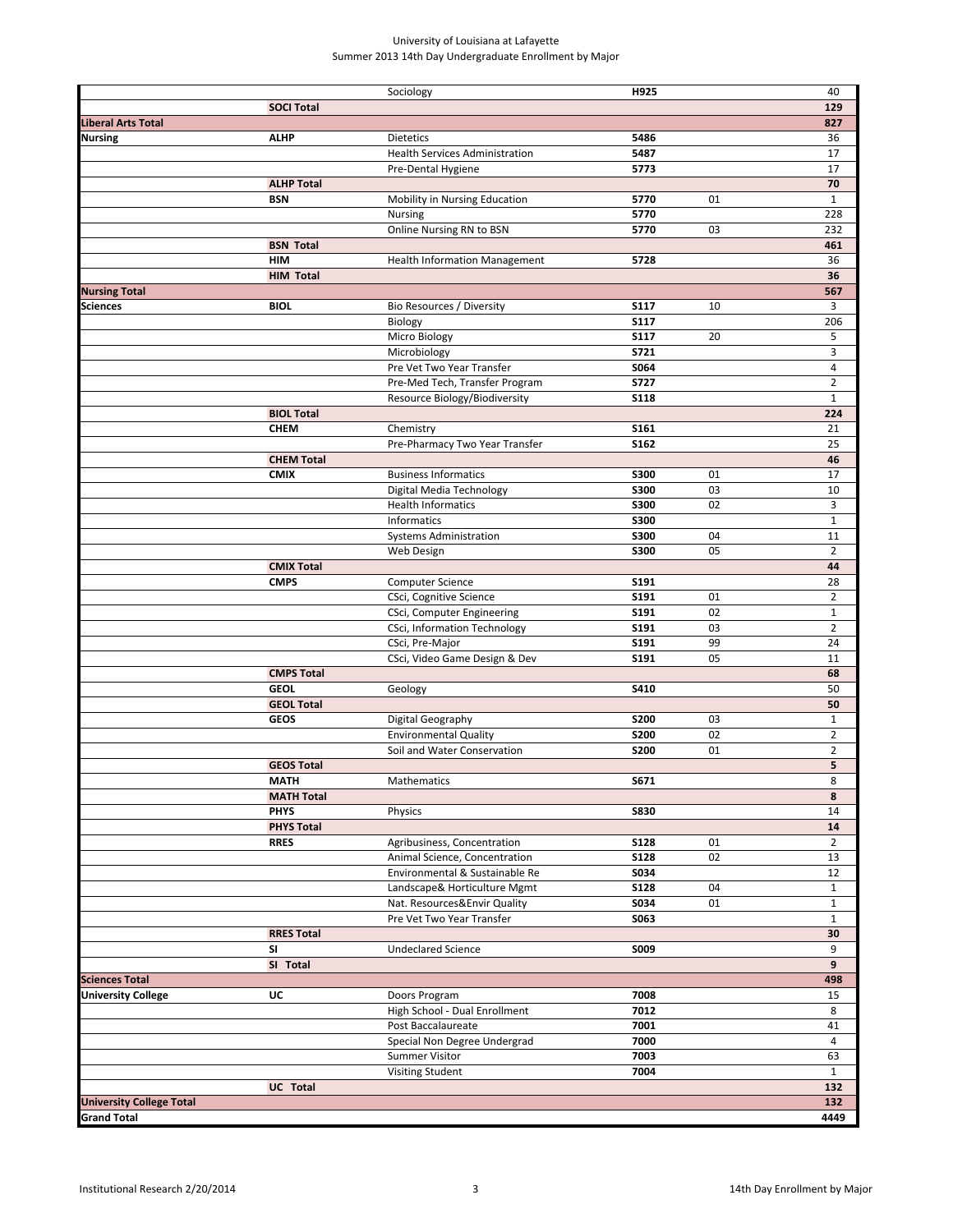# University of Louisiana at Lafayette Summer 2013 14th Day Graduate Enrollment by Major

| <b>College</b>               | <b>Department</b> | <b>Major Name</b>                     | <b>Major</b> | Submajor | <b>Total</b>            |
|------------------------------|-------------------|---------------------------------------|--------------|----------|-------------------------|
| Arts                         | <b>ARCH</b>       | Architecture                          | 8085         |          | 32                      |
|                              | <b>ARCH Total</b> |                                       |              |          | 32                      |
| <b>Arts Total</b>            |                   |                                       |              |          | 32                      |
| Business                     | <b>MBA</b>        | <b>Exec Masters of Business Admin</b> | 812E         |          | 9                       |
|                              |                   | <b>Health Care Admin -Certificate</b> | 8122         |          | $\mathbf{1}$            |
|                              |                   | <b>Health Care Administration</b>     | 8121         |          | 20                      |
|                              |                   | Masters of Business Admin             | 8120         |          | 77                      |
|                              | <b>MBA Total</b>  |                                       |              |          | 107                     |
| <b>Business Total</b>        |                   |                                       |              |          | 107                     |
| Education                    | <b>COUE</b>       | <b>Counselor Education</b>            | 8010         |          | 48                      |
|                              | <b>COUE Total</b> |                                       |              |          | 48                      |
|                              | <b>EDCI</b>       | Curriculum and Instruction            | 8377         |          | 6                       |
|                              |                   | ELEM ED & SPEC ED M/MOD GR 1-5        | 8370         |          | $\overline{7}$          |
|                              |                   | <b>Gifted Education</b>               | 8378         |          | 13                      |
|                              |                   | SCND ED & SPEC ED M/MOD GR6-12        | 8379         |          | 8                       |
|                              | <b>EDCI Total</b> |                                       |              |          | 34                      |
|                              | <b>EDFL</b>       | <b>Educational Leadership</b>         | 8387         |          | 33                      |
|                              |                   | Educational Leadership Ed.D.          | 8389         |          | 58                      |
|                              | <b>EDFL Total</b> |                                       |              |          | 91                      |
|                              | <b>KNES</b>       | Kineseiology Master's Degree          | 8360         |          | 1                       |
|                              | <b>KNES Total</b> |                                       |              |          | $\mathbf{1}$            |
| <b>Education Total</b>       |                   |                                       |              |          | 174                     |
| Engineering                  | <b>CIVE</b>       | <b>Civil Engineering MSE</b>          | 8183         |          | 4                       |
|                              |                   | Engineering, Civil Option             | 8182         |          | $\overline{2}$          |
|                              | <b>CIVE Total</b> |                                       |              |          | 6                       |
|                              | <b>EECE</b>       | <b>Computer Engineering</b>           | 8283         |          | $\mathbf{1}$            |
|                              |                   |                                       | 8289         |          | 5                       |
|                              |                   | <b>Electrical MSE</b>                 | 8285         |          | $\overline{2}$          |
|                              |                   | Telecommunications                    | 8284         |          | $\mathbf{1}$            |
|                              | <b>EECE Total</b> |                                       |              |          | 9                       |
|                              | <b>ENGR</b>       | Ph.D. Systems Engineering CHEM        | 8174         |          | $\mathbf 1$             |
|                              |                   | Ph.D. Systems Engineering CIVE        | 8184         |          | $\mathbf{1}$            |
|                              |                   | Ph.D. Systems Engineering MCHE        | 8684         |          | $\mathbf 1$             |
|                              |                   | Ph.D. Systems Engineering PETE        | 8794         |          | $\mathbf 1$             |
|                              | <b>ENGR Total</b> |                                       |              |          | $\overline{\mathbf{a}}$ |
|                              | <b>MCHE</b>       | <b>Mechanical Engineering MSE</b>     | 8683         |          | 5                       |
|                              | <b>MCHE Total</b> |                                       |              |          | 5                       |
| <b>Engineering Total</b>     |                   |                                       |              |          | 24                      |
| <b>Graduate School</b>       | GR                | <b>Entree Program</b>                 | 8001         |          | 19                      |
|                              |                   | Masters Plus 30                       | 8008         |          | 18                      |
|                              | <b>GR</b> Total   |                                       |              |          | 37                      |
| <b>Graduate School Total</b> |                   |                                       |              |          | 37                      |
| Liberal Arts                 | <b>CMCN</b>       | Communication                         | 8961         |          | 14                      |
|                              | <b>CMCN Total</b> |                                       |              |          | ${\bf 14}$              |
|                              | <b>CODI</b>       | Appl Language & Speech Science        | 8969         |          | 14                      |
|                              |                   | Speech Pathology/Audiology            | 8963         |          | 61                      |
|                              | <b>CODI Total</b> |                                       |              |          | 75                      |
|                              | <b>ENGL</b>       | English                               | 8301         |          | 9                       |
|                              |                   |                                       | 8306         |          | 24                      |
|                              | <b>ENGL Total</b> |                                       |              |          | 33                      |
|                              | <b>FORL</b>       | French                                | 8341         |          | $\overline{2}$          |
|                              | <b>FORL Total</b> |                                       |              |          | $\mathbf{2}$            |
|                              | <b>HIGE</b>       | History                               | 8501         |          | 10                      |
|                              | <b>HIGE Total</b> |                                       |              |          | 10                      |
|                              | <b>PSYC</b>       | Psychology                            | 8872         |          | 14                      |
|                              | <b>PSYC Total</b> |                                       |              |          | 14                      |
| Liberal Arts Total           |                   |                                       |              |          | 148                     |
| Nursing                      | <b>MSN</b>        | Doctor of Nursing Practice            | 877C         |          | 5                       |
|                              |                   | <b>Family Nurse Practitioner</b>      | 8778         |          | 24                      |
|                              |                   | Fmly Psyc/MNTL Hlth Nurse Prac        | 877A         |          | $\overline{2}$          |
|                              |                   | MSN Nurse Administrator               | 8776         |          | $\overline{2}$          |
|                              |                   | POST Family Nurse Practitioner        | 8779         |          | 3                       |
|                              | <b>MSN Total</b>  |                                       |              |          | 36                      |
| <b>Nursing Total</b>         |                   |                                       |              |          | 36                      |
| Sciences                     | <b>BIOL</b>       | Biology                               | 8111         |          | $\overline{2}$          |
|                              |                   | Biology, Environ& Evolutionary        | 8119         |          | 22                      |
|                              |                   |                                       |              |          |                         |